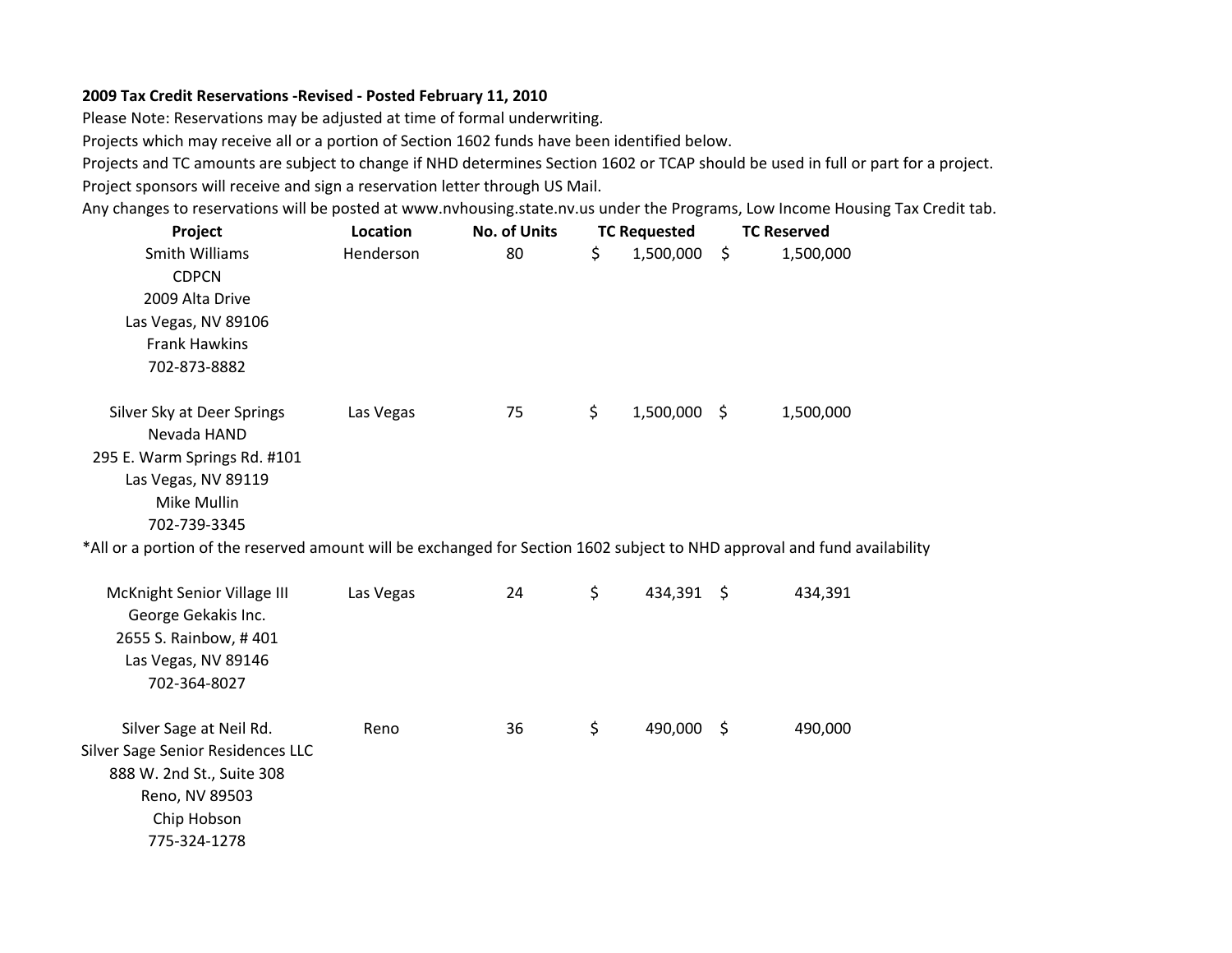\*All or a portion of the reserved amount will be exchanged for Section 1602 subject to NHD approval and fund availability

Sierra Place Carson City <sup>42</sup> 582,500 \$ \$ 434,674 Sierra Place Limited Partnership 4110 Eaton Ave. Caldwell, ID 83607 C. Fred Cornforth 208‐459‐8522\*All or a portion of the reserved amount will be exchanged for Section 1602 subject to NHD approval and fund availability Sierra Run $Fernlev$  24 \$ 361,975 \$ 361,975

| .                    | . |  |  | ------ |  |
|----------------------|---|--|--|--------|--|
| Sierra Run II LLC    |   |  |  |        |  |
| PO Box 2688          |   |  |  |        |  |
| Elko, NV 89803       |   |  |  |        |  |
| <b>Holly Gregory</b> |   |  |  |        |  |
| 775-738-8000 x. 107  |   |  |  |        |  |
|                      |   |  |  |        |  |

\*All or a portion of the reserved amount will be exchanged for Section 1602 subject to NHD approval and fund availability

| Sky View                                                                                                                | Las Vegas | 114           | \$<br>1,500,000 |     | 37,134 |
|-------------------------------------------------------------------------------------------------------------------------|-----------|---------------|-----------------|-----|--------|
| Nevada HAND                                                                                                             |           | 99 restricted |                 |     |        |
| 295 E. Warm Springs, #101                                                                                               |           |               |                 |     |        |
| Las Vegas, NV 89119                                                                                                     |           |               |                 |     |        |
| Mike Mullin                                                                                                             |           |               |                 |     |        |
| 702-739-3345                                                                                                            |           |               |                 |     |        |
| ** Project will receive forward commitment of \$1,462,866 in 2010 TC from Clark Co. set aside                           |           |               |                 |     |        |
|                                                                                                                         |           |               |                 |     |        |
| <b>River Senior</b>                                                                                                     | Reno      | 55            | \$<br>841,094   | - S | 46,198 |
| <b>River Senior Partners</b>                                                                                            |           |               |                 |     |        |
| 380 Linden Street                                                                                                       |           |               |                 |     |        |
| Reno, NV 89502                                                                                                          |           |               |                 |     |        |
| Robert Nielsen                                                                                                          |           |               |                 |     |        |
| 775-825-0999                                                                                                            |           |               |                 |     |        |
| **Project will receive forward commitment of \$794,896 in 2010 TC from Washoe Co. set aside/additional credit set aside |           |               |                 |     |        |